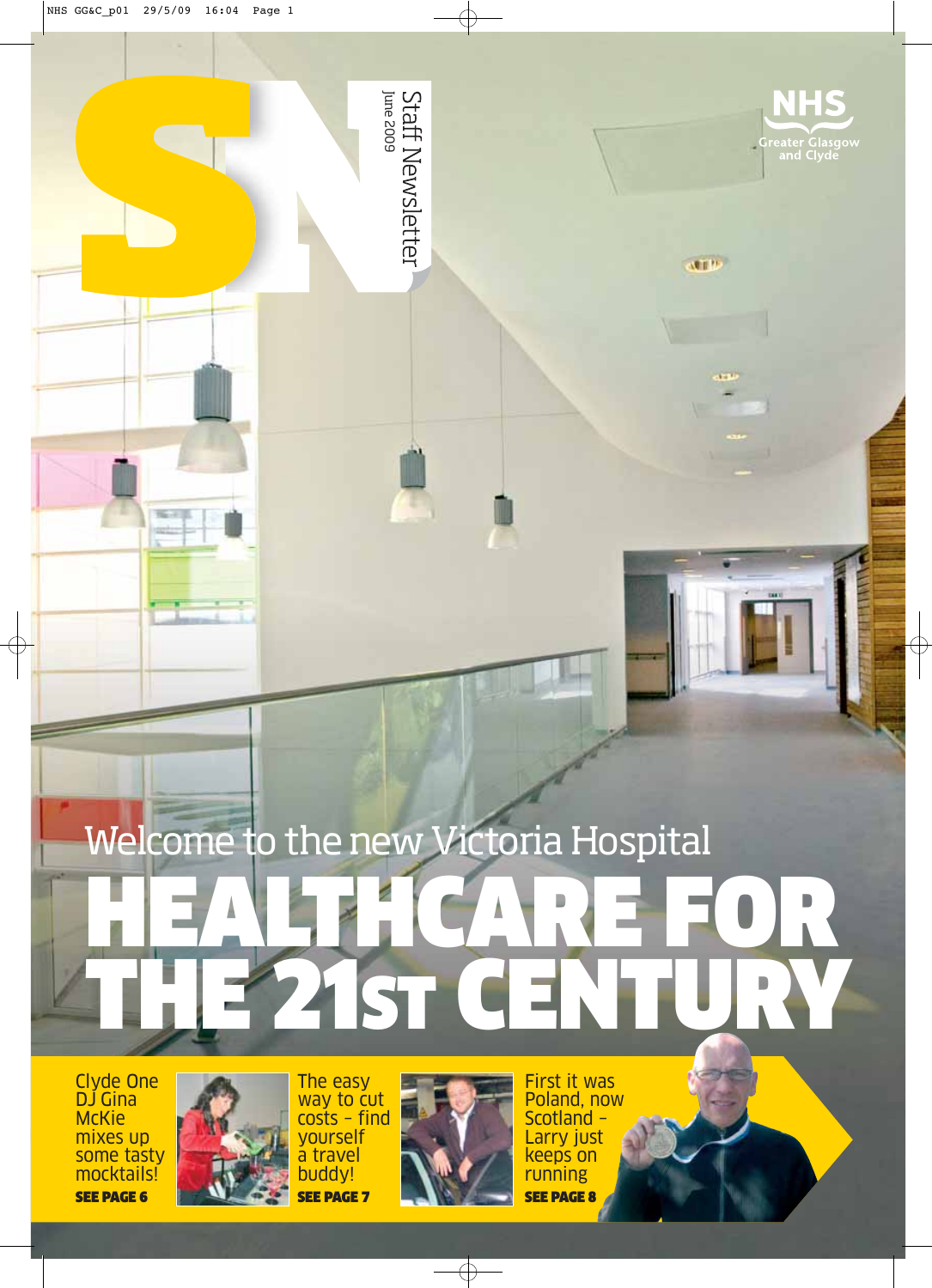# DATES FOR THE DIARY

### NHSSCOTLAND EVENT 2009: WORKING TOGETHER FOR A HEALTHIER SCOTLAND 16 & 17 June SECC, Glasgow

This event is open to all who work in and with the NHS in Scotland and should be attended by anyone who has an interest in improving health and health<br>services in Scotland services in Scotland. For information, visit:

www.nhsscotlandevent.com

### IMPLEMENTING OSTEOPOROSIS GUIDANCE IN PRIMARY CARE 18 June, Barcelo Stirling Highland Hotel, Stirling

This workshop aims to aid the implementation of guidance on the management of osteoporosis. To register for this workshop, email: workshops@mgp.ltd.uk or tel: 01442 299226

GLASGOW MEN'S 10K 21 June, 10am,

Bellahouston Park, Glasgow The fourth annual Men's Health Forum Scotland 10k takes place on Father's day

www.mhfs10kformen.org BOARD MEETING 23 June, 9.30am, Dalian House, Glasgow

### MILITARY AND CIVILIAN HEALTH PARTNERSHIPS AWARDS 2009 Closing date for nominations:

26 June Vote for the best of health. We are looking for people who provide serving and former military personnel with the very best healthcare and health service. Now is the time to recognise them. For more information and to nominate yourself or your team, visit: www.militarycivilian healthawards.org

### INFECTION CONTROL: CREATING CLEANING ENVIRONMENTS 09 2 July, Our Dynamic Earth, Edinburgh

Supported by NHS Quality Improvement Scotland, this event will include some of the most senior people involved in infection control and will be a great opportunity to share best practice and network with fellow professionals. To register, email: mwarrilow@ publicservantevents.org.uk

or tel: 0161 832 7387

Royal reward for programme



Royal recognition: Robert Manderson, a former service user, Fiona Fraser, senior condition management practitioner, and Jean Blackwood, programme director, Clyde Condition Management Programme, are congratulated on their success by HRH The Prince of Wales at the ceremony

A CONDITION management programme run in the Clyde area has been recognised by a national award from His Royal Highness, The Prince of Wales.

The programme won the Scotland Award sponsored by the Scottish Government at the Prince's Foundation for Integrated Health Awards in London. These recognise projects dedicated to increasing the wellbeing of people who have poor health.

The condition management programmes consider health in its widest sense, taking into account lifestyle, emotional wellbeing, work and meaningful occupation.

The programme focuses on assisting people improve and manage their health, fostering self-belief and coping skills. Services are tailored to fit the individual's needs and service users are actively involved in both the delivery and ongoing development of the programme.

Clyde programme director Jean Blackwood explained: "People with chronic health conditions can languish in unemployment for years, gradually losing hope and skills and becoming socially isolated.

"The condition management programme, which is funded by the Department of Work and Pensions and provided by NHS staff in partnership with Jobcentre Plus as part of the Pathways to Work programme, helps to bridge the gap between health and work, thereby allowing people to turn their lives around."

This prestigious award was presented by His Royal Highness The Prince of Wales and the ceremony was attended by Jean, senior practitioner Fiona Fraser and service user Robert Manderson, who is currently undertaking an Open University course.



# National Sikh Chaplaincy Day

IN co-ordination with the UK Sikh Healthcare Chaplaincy Group, the Sikh community in Glasgow and Clyde organised a day of prayer in several of our hospitals to pray for the welfare, recovery and peace of patients.

Visiting the Southern General, the Victoria, GRI, the Western, Gartnavel, Stobhill and the Yorkhill site, members of the Sikh community donated Sikh Sacred texts to the Chaplaincy centres for use by Sikh patients and later took round gifts of fruit to patients and staff.



Staff Newsletter is written by staff for staff with the full support of the Area Partnership Forum<br>Please send articles, letters and photographs to: NHSGGC Communications, Staff Newsletter, NHS Greater Glasgow<br>Email: staff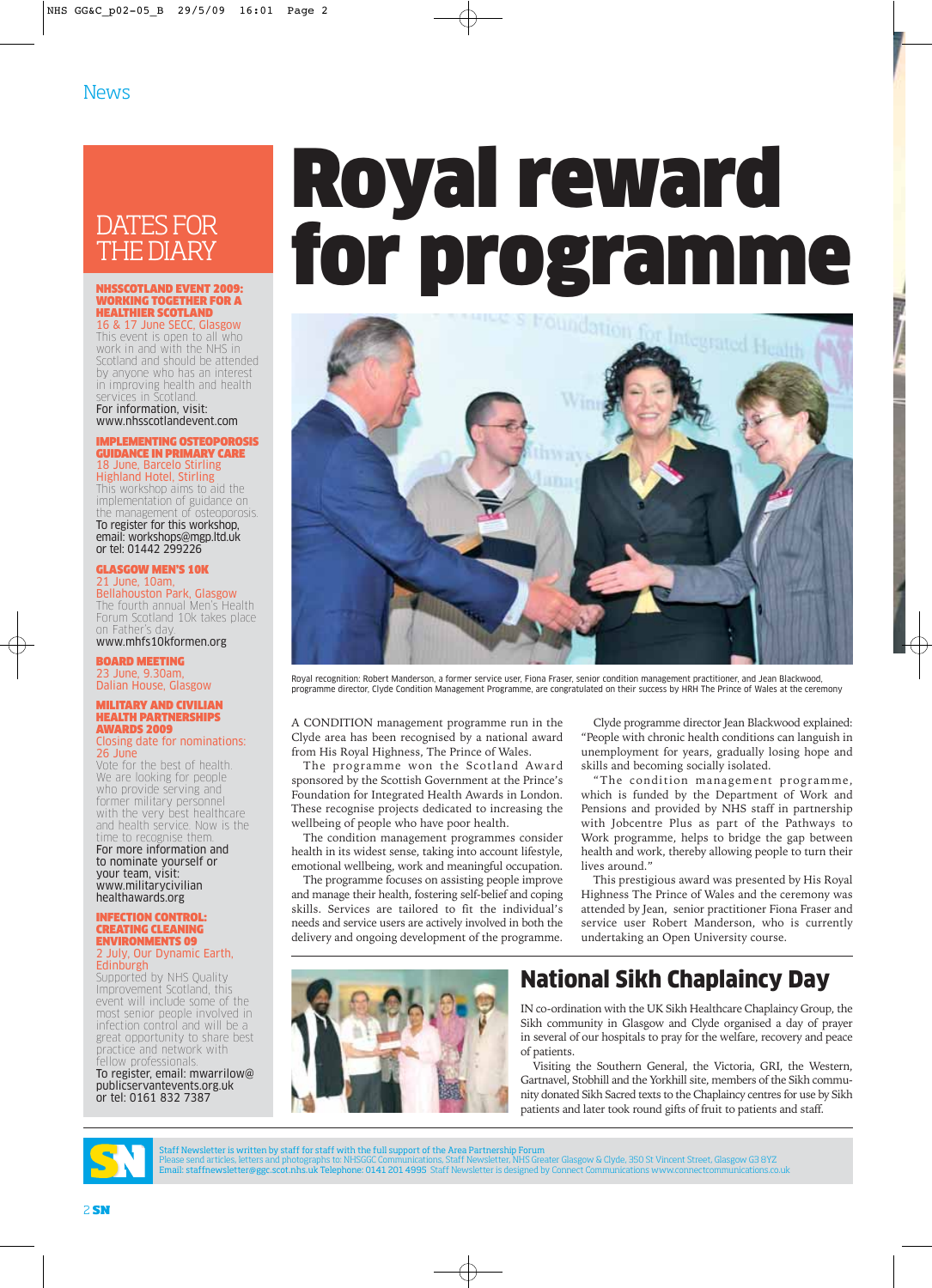



Minor Injuries

**"The needs of staff have featured in this building a lot and we take real pride in it"**

# WE'RE SO PROUD OF THE NEW **CTO**

he New Victoria in Glasgow's south side has opened its doors, to the delight of public and staff. Based just across the road from the old Infirmary, the building is lovely and bright, with coloured glass panels bringing bursts of colour into the entrance and waiting areas around the hospital from outside and through the atriums. And the Vicky staff are delighted with their new hospital. "Lovely", "impressive", "brilliant", "fantastic" and "proud" were the words *Staff Newsletter* heard most often while walking round on the staff open days.

Continued on page 4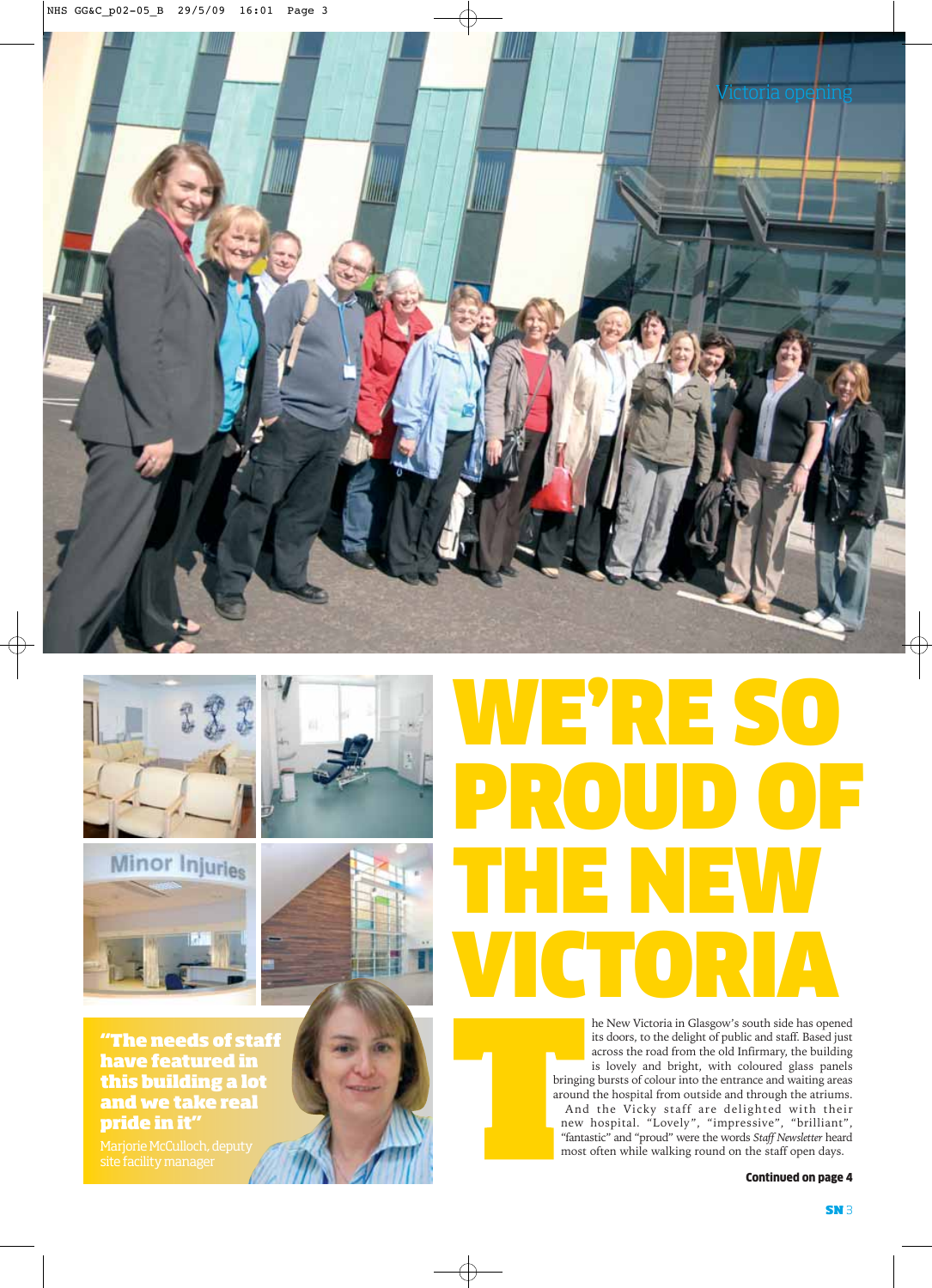**"Very nice – I'm impressed with the size and high standard of the facilities. It's an exciting prospect to be working in a brand new building"**

Harry Lloyd, portering supervisor



### from previous page

Deputy site facility manager Marjorie

McCulloch explained why she thought the new hospital was having such an impact on so many staff.

"This is just a great opportunity for staff to come over and start work in a brand new building which has been purpose-built to deliver a whole new concept in healthcare. I've noticed already that there is a real difference in the staff because they are just so pleased to be here in our lovely new building. This can only have a positive impact on patients as well.

لمبرين

"From the colours in the entrance reflecting the colour panels of glass, it just feels so uplifting as soon as you walk in.

"Normally, hospitals have been designed and geared towards patients – and while they are always our first priority, the needs of staff have featured in this building a lot and we take real pride in it.

"The staff dining room and the staff changing rooms are lovely – well-equipped with their own disabled toilets and shower areas."

### **Staff involvement**

One of the first groups of staff to come over and view the building were from day surgery. Senior staff nurse Fiona O'Brien said: "It's lovely and we are very happy. It's been nice to come over and see all the other areas of the hospital and get a better understanding of the geography."

Day surgery have been involved from the beginning with the design of the new hospital and how they wanted the new unit to operate. They are looking forward to dealing with some of the new specialities such as renal, which moves from the Western, more ENT procedures and different orthopaedic surgeries.

Fiona added: "We'll also have new colleagues joining us from the Southern General, so there's lots to look forward to.

"I think many different departments will enjoy coming into the building as, when you compare what they have now to what they will have it is just night and day."

Day surgery staff nurse Jan Dunlop added: "The building is absolutely gorgeous. The coffee lounges are great in the staff area.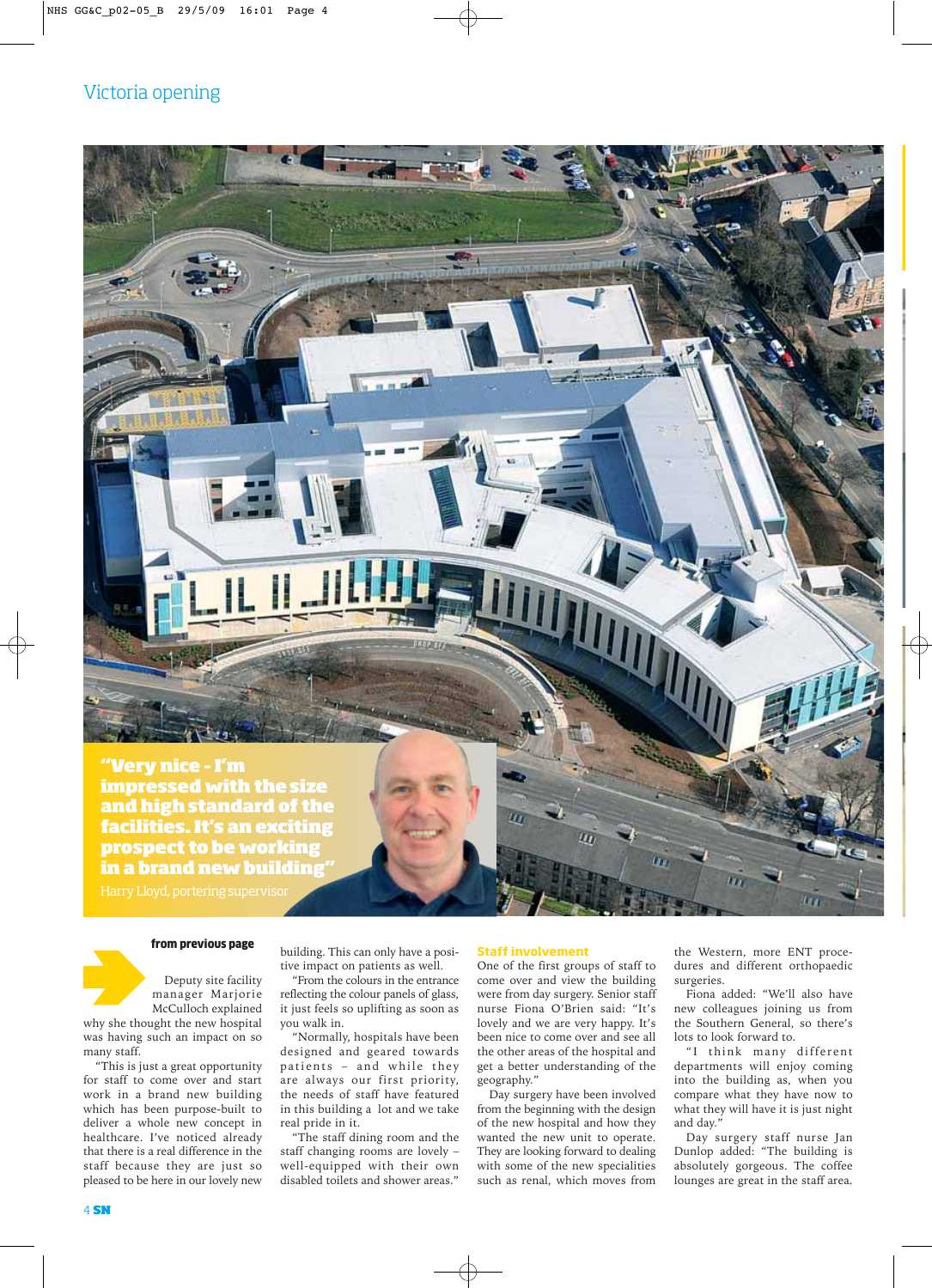## Victoria opening

**"We'll also have new colleagues joining us from the Southern General so there's lots to look forward to"**









"It's excellent to have the educational suite here, which means we don't have to go off site for training."

Being involved in the design of the new hospital has been very important to staff and many are delighted to see some of their ideas being incorporated into the building.

Lead nurse for infection control Pamela Joannidis and senior infection control nurse Clare Mitchell described the design process as a real learning curve.

Pamela explained: "We've been growing with this project for 10 years, having been involved from the start, so it's been a real learning curve.

"There are few opportunities to be involved in a building like this, but now we can take those skills and use them again when we input into the new South Glasgow Hospital and the new children's hospital.

"A lot of care has gone into the design, which I'm sure patients will appreciate."

Clare added: "I think the two elderly care wards are particularly good – they have a lovely light environment which is very modern and good for patient confidence. There are also plenty of wash basins in patient areas and all the chairs are wipeable, which is essential."

Facilities manager for domestic and catering Barbara Speight agreed, adding: "The finish is a lot easier to keep clean, which is a benefit for staff and patients.

"We have more than 40 new starts employed to help as troubleshooters during the day. They will be around to help get in and clear up any problems right away.

"The building is absolutely gorgeous and we're really looking forward to working in it."

## **"The building is smashing, absolutely fantastic"**

facilities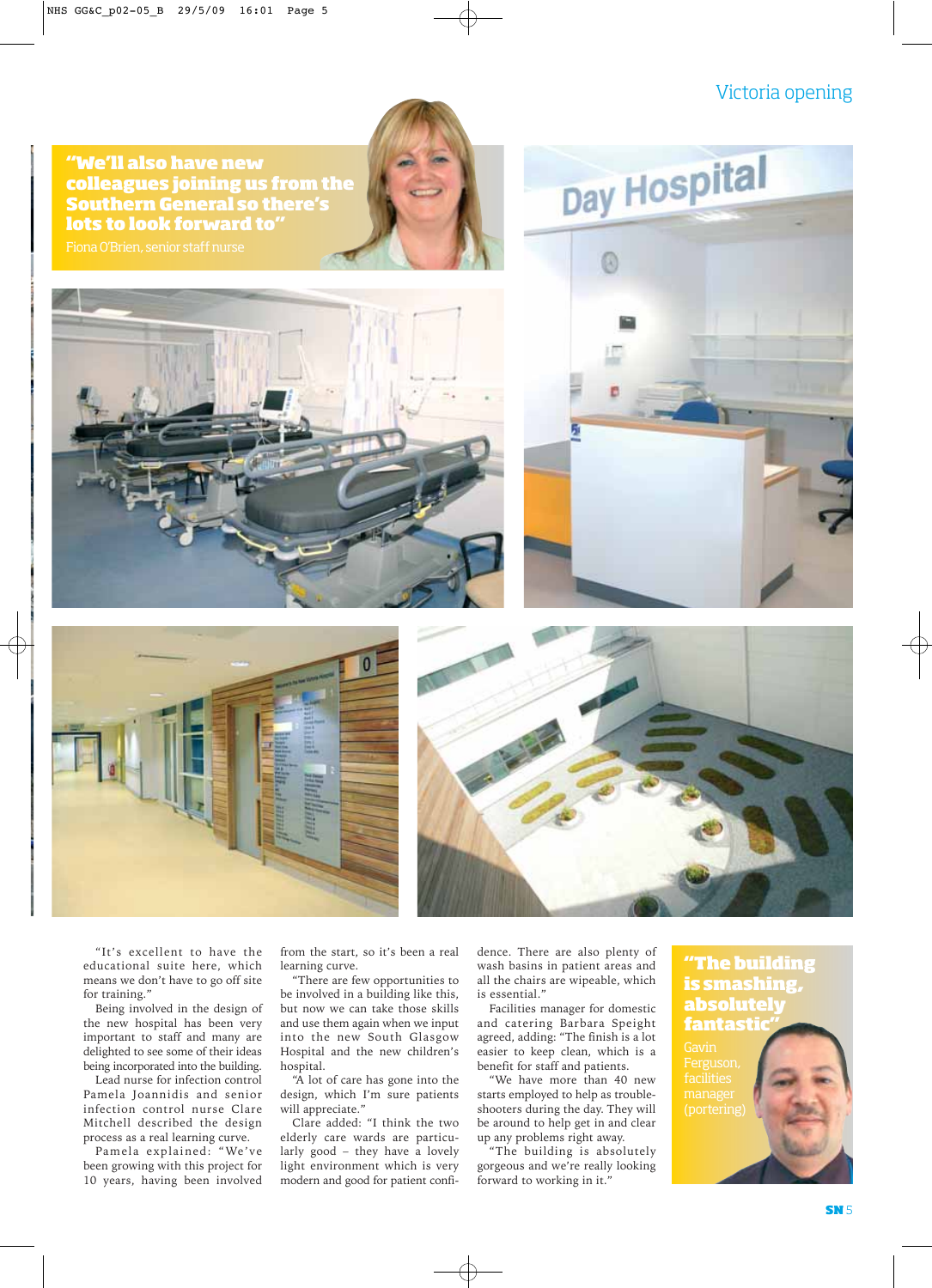**News** 

# GINA RAISES A GLASS **O HEALTHY LIVING!**



**HEALTHY Working Lives events continue across NHSGGC, with staff at the RAH deciding to have a bit of fun with a mocktail tasting session.** 

**They were helped out by lively Clyde One DJ Gina McKie, who came along to try her hand at some of the recipes.**

**Meanwhile, the IRH held a bowel cancer awareness day to highlight ways of preventing bowel cancer, the importance of noting bowel habit changes, and overcoming the stigma and perceived embarrassment of talking about bowel habits.** 



# Fancy taking some stick this summer?

WHETHER you haven't played since school or are a member of a hockey club, your hospital, CHP/CHCP, health centre needs you to take part in the NHSGGC hockey tournament!

RAH catering services manager John Heron is organising the tournament as part of Healthy Working Lives and is looking for 11-a-side mixed sex teams with a maximum of six men.

It is completely free to enter and all equipment required will be supplied.

For more information, contact John Heron tel: 0141 314 6108 or email: john.heron@rah.scot.nhs.uk

The winning team also gets to take home the Healthy Living Trophy.

The event is planned for Saturday 20 June at Auchenhowie Sports Club pitch (next to the new Glasgow Rangers training complex). Matches start at 11am and lunch will be provided.

John adds that anyone who wants to take part should get in contact even if they do not have a full team and he will try to get you on to a team.

# **SHSCEvents**

# Whatever the event, saving clients time and money is always top of our agenda.

The time and cost involved in organising a successful event is something we know a lot about at SHSCEvents.

Over the past five years, we've organised over 500 events for NHSScotland and the wider public sector. Everything from larger conferences and conventions, to more intimate seminars and training events. We've also recently been appointed as one of the Scottish Government's preferred providers of event management services.

But whatever the event, whatever the occasion, one thing remains consistent to each - our commitment to achieving our clients' objectives on time and within budget. That's why we're extremely proud of the fact that over 95% of our clients rate our service as 'very good' or 'excellent'.

If you have an event you would like help with, call 0131-22 as today for a free no-obligation chat with one of our team, or complete our quick enquiry form at w



### OF THE WAYS WE CAN HELP

- Consultancy
- Project/Programme management
- **Financial management**
- Delegate management
- Venue selection
- **Audio Visual Production**
- Marketing, PR & sponsorship
- **Exhibition management**
- Abstract management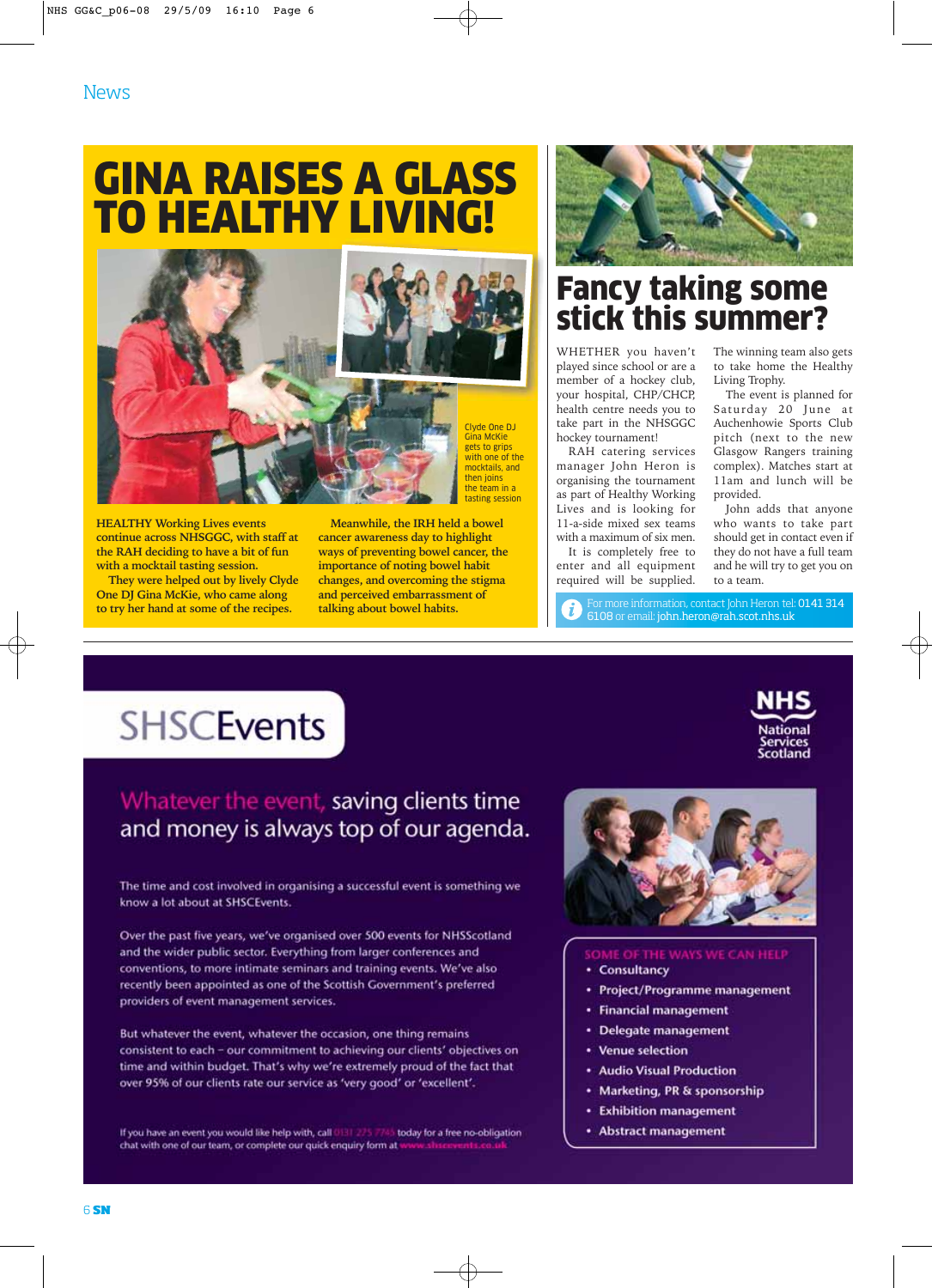# CUT COSTS WITH A TRAVEL BUDDY!



# Gearing up for greener travel

In the run-up to National Liftshare Day on 9 June, the travel plan and systems office will be gearing up for promotions around the day to highlight the many benefits of car sharing.

Car-sharing can save you hundreds of pounds a year. One member of the car-sharing network said: "I think I am saving just over £1200 per year in petrol alone, not to mention wear and tear on my car."

Travel plans and systems manager Douglas McIntosh agrees: "Just by sharing with one other person, you are halving your annual commuting costs, but many people still don't realise how easy it is to find a car-share partner." Douglas, who shares with colleague Graeme Condie, added: "Car sharing has worked out really well for both of us. Having someone to chat to on the way into work and when going home in the evening makes the journey go faster and a bit more relaxed."

National Liftshare Day aims to encourage and enable commuters to discover the benefits of sharing their drive to work with people who also work for NHSGGC. Through the car

share scheme, staff are able to search for someone to share their journey at: www.nhsggctravelbudi.com

The scheme, which is free to join, is part of Liftshare, the largest carsharing network in the UK, and matches people working with Greater Glasgow and Clyde as travel buddies.

Douglas said: "National Liftshare Day is the ideal time to join thousands of others in trying out car-sharing – and potentially saving yourself many hundreds of pounds every year."

For more information on all these schemes, visi i Car Sharing Scheme – www.nhsggctravelbudi.com NHSGGC Cycle to Work Scheme – www.cyclescheme.co.uk/ voucher/nhsccc Zonecard Scheme – www.nhsggc.org.uk/content/default.asp?page=s11\_6\_3

You can also find out more on StaffNet > Benefits and services

**Heading** down under!

**OFFICE manager Terese Wilson from the department of paediatric pathology at the Sick Kids Hospital has more reason than most to be grateful to her work colleagues.**

**Thanks to one of them, Joan McEwan, Terese finally entered our £1000 give-away competition and won on her first attempt!** 

**"My colleague Joan (pictured left with Terese) persuaded me to have a go, so I entered just on the last day of the competition. I was really shocked**



TERESE WILSON

**when I got the call to say I'd won – I really couldn't believe my luck," Terese said.**

**Terese is already booked up to go to Australia in December with her husband on a five-week holiday, so will keep her winnings to enjoy while she is out there.** 

**"I've been promising my friend who lives out there for the past 25 years that I would get around to** 

**visiting, so this is perfect timing! My son is also going to Australia for a year this summer, so I'll be able to see him as well when I'm out there."**

# Win with SN!

**For a chance to win £1000 in this issue of SN, courtesy of Staff Lottery/Appeals Society, answer this question.**

**Q: Where has NHSGGC's latest new hospital opened?**

**Send your answer to: staffnews letter@ggc.scot.nhs.uk by 30 June.**

**When emailing your answer, please state your work location. The competition is open to all employees of NHSGGC. Winners must be available for publicity and their details will be printed in future issues of SN. Only one entry per person.** 

Find out more at the Southern General Hospital on National Liftshare Day on 9 June. After that, a series of roadshows are planned across NHSGGC to highlight Liftshare and other schemes. The dates are:

- **Dental Hospital on 11 June**
- **New Victoria on 9 July**
- **Gartnavel General Hospital on 15 July**
- **Western on 17 July**
- **New Stobhill on 30 July.**

More events are planned for August – check out StaffNet for the latest travel plan information.

# Pedal power

National Bike Week takes place from 13 June and once again, the travel plan and systems office will be on their bikes visiting various sites with information on the cycle to work scheme.

The scheme gives staff the opportunity to purchase a bike up to £1000 including any additional equipment needed such as bike helmets or panniers. You then repay the amount spent through your gross salary. Catch the team at:

- **Vale of Leven on 15 June**
- **RAH on 16 June**
- **GRI on 17 June**
- **GGH on 18 June**
- **Yorkhill site on 19 June.**

## Zonecards

Don't forget, NHSGGC also offers staff the opportunity to purchase an interest-free annual Zonecard through their monthly salary.

The Strathclyde Passenger Transport (SPT) Zonecard means you can enjoy unlimited travel at any time by rail, subway, most buses and even ferries.

### Check out all the latest Staff Lottery winners on  $\overline{\ }$ StaffNet> Benefits and Services> NHS staff benefits staff lottery

To join the Staff Lottery and have the opportunity to win £5000 each month, as well as take part in the mega draws in March and September, contact Isobel Huk, email: Isobel.Huk@ggc. scot.nhs.uk or tel: 0141 211 5850. Visit: www.nhsstaff benefits.co.uk